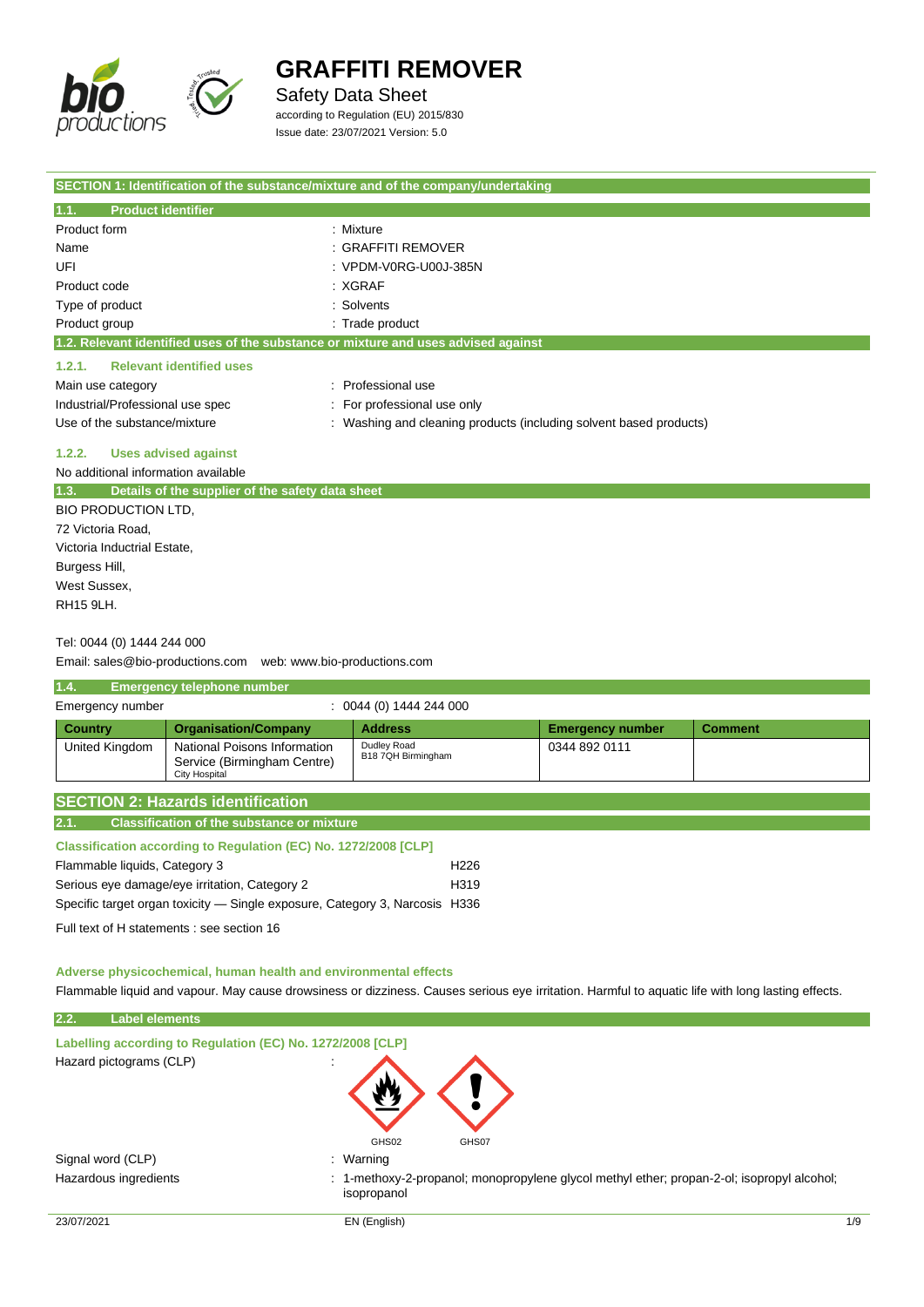### Safety Data Sheet

according to Regulation (EU) 2015/830

| Hazard statements (CLP)        | : H226 - Flammable liquid and vapour.<br>H319 - Causes serious eye irritation.<br>H336 - May cause drowsiness or dizziness.                                                                                                                                                                                                                                                                                                                                                                                                                                                                                                                                                                                                                                                                                                                                                                                                                                                                                                                                                                                                                                                                                                                                                                                                                          |
|--------------------------------|------------------------------------------------------------------------------------------------------------------------------------------------------------------------------------------------------------------------------------------------------------------------------------------------------------------------------------------------------------------------------------------------------------------------------------------------------------------------------------------------------------------------------------------------------------------------------------------------------------------------------------------------------------------------------------------------------------------------------------------------------------------------------------------------------------------------------------------------------------------------------------------------------------------------------------------------------------------------------------------------------------------------------------------------------------------------------------------------------------------------------------------------------------------------------------------------------------------------------------------------------------------------------------------------------------------------------------------------------|
| Precautionary statements (CLP) | : P210 - Keep away from heat, hot surfaces, sparks, open flames and other ignition sources. No<br>smoking.<br>P233 - Keep container tightly closed.<br>P240 - Ground and bond container and receiving equipment.<br>P261 - Avoid breathing mist, spray, vapours.<br>P264 - Wash hands, forearms and face thoroughly after handling.<br>P271 - Use only outdoors or in a well-ventilated area.<br>P280 - Wear protective clothing, protective gloves, eye protection.<br>P303+P361+P353 - IF ON SKIN (or hair): Take off immediately all contaminated clothing.<br>Rinse skin with water or shower.<br>P304+P340 - IF INHALED: Remove person to fresh air and keep comfortable for breathing.<br>P305+P351+P338 - IF IN EYES: Rinse cautiously with water for several minutes. Remove<br>contact lenses, if present and easy to do. Continue rinsing.<br>P312 - Call doctor if you feel unwell.<br>P337+P313 - If eye irritation persists: Get medical advice/attention.<br>P370+P378 - In case of fire: Use foam, dry extinguishing powder, carbon dioxide (CO2), dry<br>sand to extinguish.<br>P403+P233 - Store in a well-ventilated place. Keep container tightly closed.<br>P403+P235 - Store in a well-ventilated place. Keep cool.<br>P405 - Store locked up.<br>P501 - Dispose of contents and container to an approved waste disposal plant. |

### **2.3. Other hazards**

No additional information available

### **SECTION 3: Composition/information on ingredients**

### **3.1. Substances**

### Not applicable

### **3.2. Mixtures**

| <b>Name</b>                                             | <b>Product identifier</b>                                                                              | $\frac{9}{6}$ | <b>Classification according to</b><br><b>Regulation (EC) No.</b><br>1272/2008 [CLP]                 |
|---------------------------------------------------------|--------------------------------------------------------------------------------------------------------|---------------|-----------------------------------------------------------------------------------------------------|
| 1-methoxy-2-propanol; monopropylene glycol methyl ether | (CAS-No.) 107-98-2<br>(EC-No.) 203-539-1<br>(EC Index-No.) 603-064-00-3<br>(REACH-no) 01-2119457435-35 | $\geq 30$     | Flam. Lig. 3, H226<br>STOT SE 3, H336                                                               |
| propan-2-ol; isopropyl alcohol; isopropanol             | (CAS-No.) 67-63-0<br>(EC-No.) 200-661-7<br>(EC Index-No.) 603-117-00-0<br>(REACH-no) 01-2119457558-25  | $10 - 30$     | Flam. Lig. 2, H225<br>Eye Irrit. 2, H319<br>STOT SE 3. H336                                         |
| 2-methoxypropanol                                       | (CAS-No.) 1589-47-5<br>(EC-No.) 216-455-5<br>(EC Index-No.) 603-106-00-0                               | < 1           | Flam. Lig. 3, H226<br>Repr. 1B, H360D<br>STOT SE 3. H335<br>Skin Irrit. 2, H315<br>Eye Dam. 1, H318 |

### Full text of H-statements: see section 16

| <b>SECTION 4: First aid measures</b>                                |                                                                                                                                                                                                                         |
|---------------------------------------------------------------------|-------------------------------------------------------------------------------------------------------------------------------------------------------------------------------------------------------------------------|
| 4.1.<br><b>Description of first aid measures</b>                    |                                                                                                                                                                                                                         |
| First-aid measures general                                          | : Call a poison center or a doctor if you feel unwell.                                                                                                                                                                  |
| First-aid measures after inhalation                                 | Remove person to fresh air and keep comfortable for breathing.                                                                                                                                                          |
| First-aid measures after skin contact                               | : Rinse skin with water/shower. Take off immediately all contaminated clothing.                                                                                                                                         |
| First-aid measures after eye contact                                | Rinse cautiously with water for several minutes. Remove contact lenses, if present and easy to<br>do. Continue rinsing. If eye irritation persists: Get medical advice/attention.                                       |
| First-aid measures after ingestion                                  | : Call a poison center or a doctor if you feel unwell. Rinse mouth out with water. Do NOT induce<br>vomiting. Never give anything by mouth to an unconscious person. Call a POISON<br>CENTER/doctor if you feel unwell. |
| 4.2.<br>Most important symptoms and effects, both acute and delayed |                                                                                                                                                                                                                         |
| Symptoms/effects                                                    | : May cause drowsiness or dizziness.                                                                                                                                                                                    |
| Symptoms/effects after eye contact                                  | : Eye irritation.                                                                                                                                                                                                       |
| 4.3.                                                                | Indication of any immediate medical attention and special treatment needed                                                                                                                                              |
| Treat symptomatically.                                              |                                                                                                                                                                                                                         |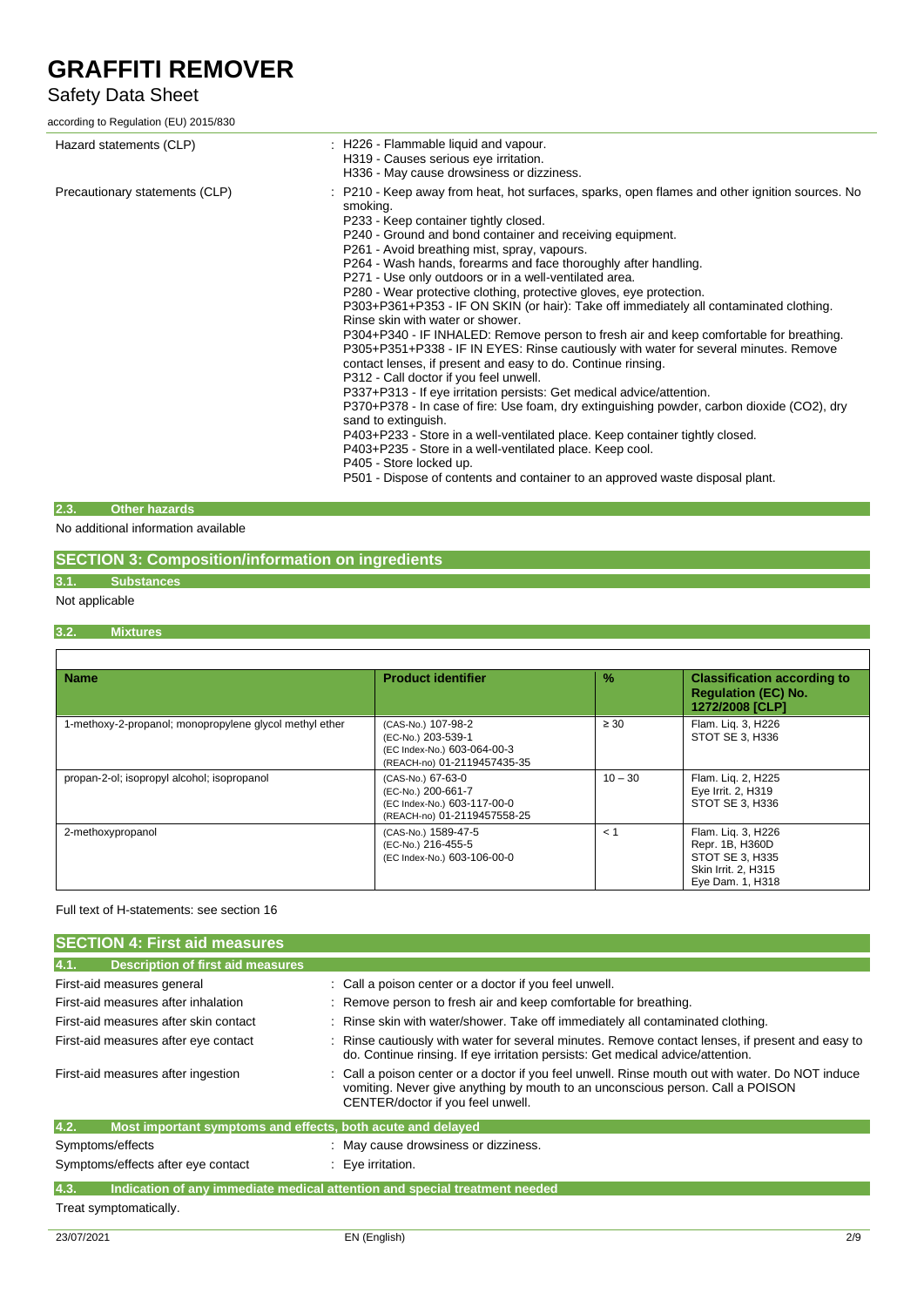## Safety Data Sheet

according to Regulation (EU) 2015/830

| <b>SECTION 5: Firefighting measures</b>                                  |                                                            |                                                                     |                                                                                                                                                                                       |
|--------------------------------------------------------------------------|------------------------------------------------------------|---------------------------------------------------------------------|---------------------------------------------------------------------------------------------------------------------------------------------------------------------------------------|
| <b>Extinguishing media</b><br>5.1.                                       |                                                            |                                                                     |                                                                                                                                                                                       |
| Suitable extinguishing media                                             |                                                            | : Foam. Dry powder. Carbon dioxide. Sand.                           |                                                                                                                                                                                       |
| Special hazards arising from the substance or mixture<br>5.2.            |                                                            |                                                                     |                                                                                                                                                                                       |
| Fire hazard                                                              |                                                            | : Flammable liquid and vapour.                                      |                                                                                                                                                                                       |
| Hazardous decomposition products in case of                              |                                                            | : Toxic fumes may be released.                                      |                                                                                                                                                                                       |
| fire                                                                     |                                                            |                                                                     |                                                                                                                                                                                       |
| 5.3.<br><b>Advice for firefighters</b>                                   |                                                            |                                                                     |                                                                                                                                                                                       |
| Protection during firefighting                                           |                                                            |                                                                     | Do not attempt to take action without suitable protective equipment. Self-contained breathing                                                                                         |
|                                                                          |                                                            | apparatus. Complete protective clothing.                            |                                                                                                                                                                                       |
| <b>SECTION 6: Accidental release measures</b>                            |                                                            |                                                                     |                                                                                                                                                                                       |
| 6.1.                                                                     |                                                            | Personal precautions, protective equipment and emergency procedures |                                                                                                                                                                                       |
| 6.1.1.<br>For non-emergency personnel                                    |                                                            |                                                                     |                                                                                                                                                                                       |
| <b>Emergency procedures</b>                                              |                                                            |                                                                     | : Ventilate spillage area. No open flames, no sparks, and no smoking. Avoid breathing                                                                                                 |
|                                                                          |                                                            | dust/fume/gas/mist/vapours/spray. Avoid contact with skin and eyes. |                                                                                                                                                                                       |
| 6.1.2.<br>For emergency responders                                       |                                                            |                                                                     |                                                                                                                                                                                       |
| Protective equipment                                                     |                                                            |                                                                     | Do not attempt to take action without suitable protective equipment. For further information                                                                                          |
|                                                                          |                                                            | refer to section 8: "Exposure controls/personal protection".        |                                                                                                                                                                                       |
| <b>Environmental precautions</b><br>6.2.                                 |                                                            |                                                                     |                                                                                                                                                                                       |
| Avoid release to the environment.                                        |                                                            |                                                                     |                                                                                                                                                                                       |
| 6.3.<br>Methods and material for containment and cleaning up             |                                                            |                                                                     |                                                                                                                                                                                       |
| Methods for cleaning up                                                  |                                                            |                                                                     | : Take up liquid spill into absorbent material. Notify authorities if product enters sewers or public                                                                                 |
|                                                                          |                                                            | waters.                                                             |                                                                                                                                                                                       |
| Other information                                                        |                                                            | Dispose of materials or solid residues at an authorized site.       |                                                                                                                                                                                       |
| 6.4.<br><b>Reference to other sections</b>                               |                                                            |                                                                     |                                                                                                                                                                                       |
| For further information refer to section 13.                             |                                                            |                                                                     |                                                                                                                                                                                       |
| <b>SECTION 7: Handling and storage</b>                                   |                                                            |                                                                     |                                                                                                                                                                                       |
| <b>Precautions for safe handling</b><br>7.1.                             |                                                            |                                                                     |                                                                                                                                                                                       |
| Precautions for safe handling                                            |                                                            |                                                                     | Keep away from heat, hot surfaces, sparks, open flames and other ignition sources. No                                                                                                 |
|                                                                          |                                                            |                                                                     | smoking. Ground/bond container and receiving equipment. Use only non-sparking tools. Take<br>precautionary measures against static discharge. Flammable vapours may accumulate in the |
|                                                                          |                                                            |                                                                     | container. Use explosion-proof equipment. Wear personal protective equipment. Use only                                                                                                |
|                                                                          |                                                            |                                                                     | outdoors or in a well-ventilated area. Avoid breathing mist, spray, vapours. Avoid contact with                                                                                       |
| Hygiene measures                                                         |                                                            | skin and eyes.                                                      | Do not eat, drink or smoke when using this product. Always wash hands after handling the                                                                                              |
|                                                                          |                                                            | product.                                                            |                                                                                                                                                                                       |
| 7.2.                                                                     |                                                            | Conditions for safe storage, including any incompatibilities        |                                                                                                                                                                                       |
| <b>Technical measures</b>                                                |                                                            | : Ground/bond container and receiving equipment.                    |                                                                                                                                                                                       |
| Storage conditions                                                       |                                                            |                                                                     | : Store in a well-ventilated place. Keep cool. Keep container tightly closed. Store locked up.                                                                                        |
| <b>Specific end use(s)</b><br>7.3.                                       |                                                            |                                                                     |                                                                                                                                                                                       |
| No additional information available                                      |                                                            |                                                                     |                                                                                                                                                                                       |
| <b>SECTION 8: Exposure controls/personal protection</b>                  |                                                            |                                                                     |                                                                                                                                                                                       |
| 8.1.<br><b>Control parameters</b>                                        |                                                            |                                                                     |                                                                                                                                                                                       |
|                                                                          |                                                            |                                                                     |                                                                                                                                                                                       |
| 1-methoxy-2-propanol; monopropylene glycol methyl ether (107-98-2)<br>EU | Local name                                                 |                                                                     |                                                                                                                                                                                       |
| EU                                                                       | IOELV TWA (mg/m <sup>3</sup> )                             |                                                                     | 1-Methoxypropanol-2<br>375 mg/m <sup>3</sup>                                                                                                                                          |
| EU                                                                       | <b>IOELV TWA (ppm)</b>                                     |                                                                     | 100 ppm                                                                                                                                                                               |
| EU                                                                       | IOELV STEL (mg/m <sup>3</sup> )                            |                                                                     | 568 mg/m <sup>3</sup>                                                                                                                                                                 |
| EU                                                                       | IOELV STEL (ppm)                                           |                                                                     | 150 ppm                                                                                                                                                                               |
| EU                                                                       | <b>Notes</b>                                               |                                                                     | Skin                                                                                                                                                                                  |
| United Kingdom                                                           | Local name                                                 |                                                                     | 1-Methoxypropan-2-ol                                                                                                                                                                  |
| United Kingdom                                                           | WEL TWA (mg/m <sup>3</sup> )                               |                                                                     | 375 mg/m <sup>3</sup>                                                                                                                                                                 |
| United Kingdom                                                           | WEL TWA (ppm)                                              |                                                                     | 100 ppm                                                                                                                                                                               |
| United Kingdom<br>United Kingdom                                         | WEL STEL (mg/m <sup>3</sup> )<br>WEL STEL (OEL STEL) [ppm] |                                                                     | 560 mg/m <sup>3</sup><br>150 ppm                                                                                                                                                      |
|                                                                          |                                                            |                                                                     |                                                                                                                                                                                       |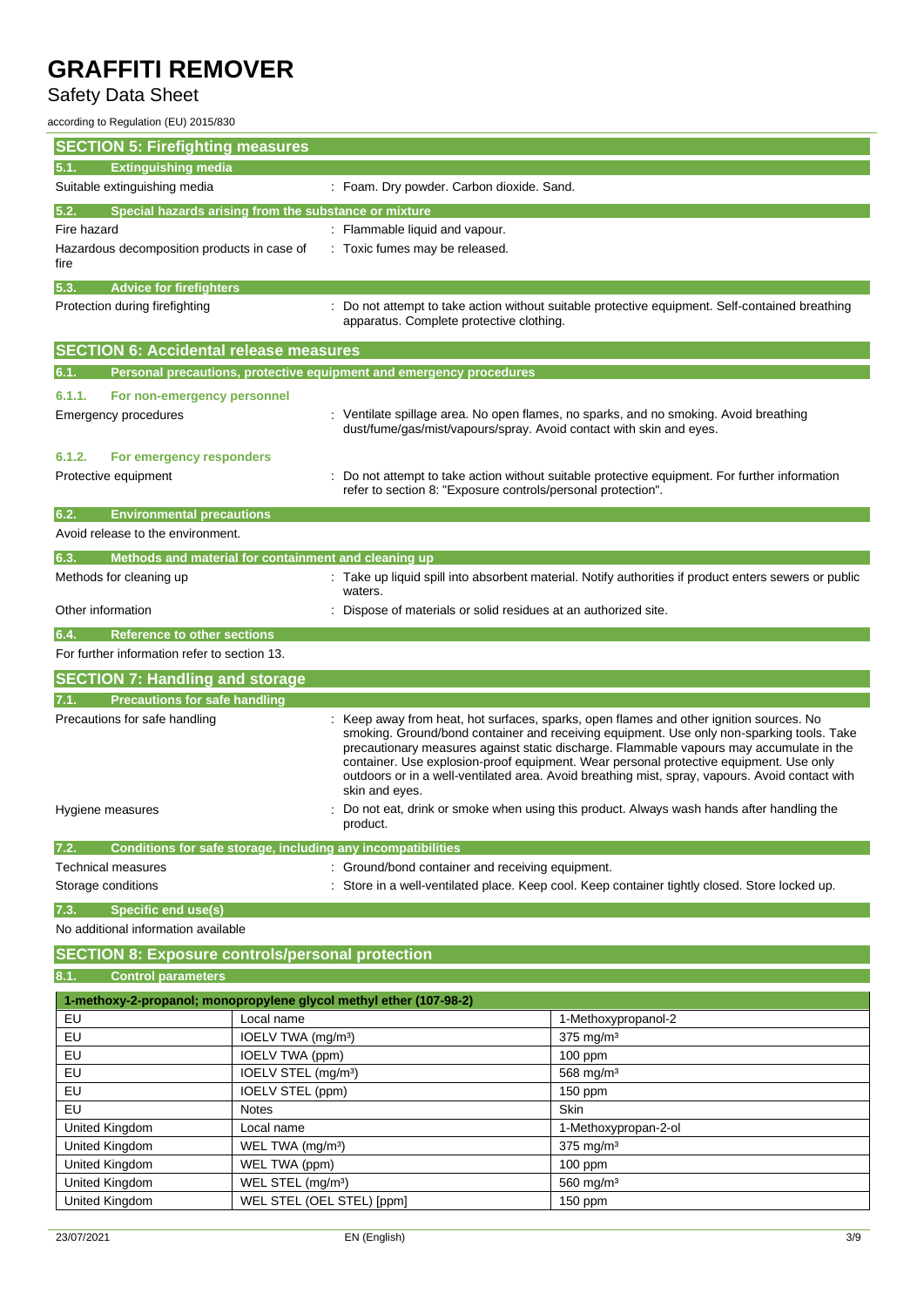## Safety Data Sheet

according to Regulation (EU) 2015/830

|                                                       | 1-methoxy-2-propanol; monopropylene glycol methyl ether (107-98-2) |                                                                                                                                                                   |
|-------------------------------------------------------|--------------------------------------------------------------------|-------------------------------------------------------------------------------------------------------------------------------------------------------------------|
| United Kingdom                                        | Remark (WEL)                                                       | Sk (Can be absorbed through the skin. The assigned<br>substances are those for which there are concerns<br>that dermal absorption will lead to systemic toxicity) |
| propan-2-ol; isopropyl alcohol; isopropanol (67-63-0) |                                                                    |                                                                                                                                                                   |
| EU                                                    | IOELV TWA (ppm)                                                    | $\geq$ 200 ppm                                                                                                                                                    |
| EU                                                    | IOELV STEL (ppm)                                                   | $\geq 400$ ppm                                                                                                                                                    |
| United Kingdom                                        | Local name                                                         | Propan-2-ol                                                                                                                                                       |
| United Kingdom                                        | WEL TWA (mg/m <sup>3</sup> )                                       | 999 mg/m <sup>3</sup>                                                                                                                                             |
| United Kingdom                                        | WEL TWA (ppm)                                                      | 400 ppm                                                                                                                                                           |
| United Kingdom                                        | WEL STEL (mg/m <sup>3</sup> )                                      | 1250 mg/m <sup>3</sup>                                                                                                                                            |
| United Kingdom                                        | WEL STEL (OEL STEL) [ppm]                                          | 500 ppm                                                                                                                                                           |

### **8.2. Exposure controls**

### **Appropriate engineering controls:**

Ensure good ventilation of the work station.

### **Hand protection:**

Protective gloves

### **Eye protection:**

Safety glasses

### **Skin and body protection:**

Wear suitable protective clothing

### **Respiratory protection:**

In case of insufficient ventilation, wear suitable respiratory equipment



### **Environmental exposure controls:**

Avoid release to the environment.

| <b>SECTION 9: Physical and chemical properties</b>            |                      |
|---------------------------------------------------------------|----------------------|
| 9.1.<br>Information on basic physical and chemical properties |                      |
| Physical state                                                | $:$ Liquid           |
| Colour                                                        | : Yellow.            |
| Odour                                                         | ether-like odour.    |
| Odour threshold                                               | : No data available  |
| рH                                                            | $\approx 6$          |
| Relative evaporation rate (butylacetate=1)                    | : No data available  |
| Melting point                                                 | : Not applicable     |
| Freezing point                                                | : No data available  |
| Boiling point                                                 | : $\approx$ 120 °C   |
| Flash point                                                   | : $\approx$ 31 °C    |
| Auto-ignition temperature                                     | : $\approx$ 287 °C   |
| Decomposition temperature                                     | : No data available  |
| Flammability (solid, gas)                                     | : Not applicable     |
| Vapour pressure                                               | : No data available  |
| Relative vapour density at 20 °C                              | No data available    |
| Relative density                                              | : No data available  |
| Solubility                                                    | Miscible with water. |
| Partition coefficient n-octanol/water (Log Pow)               | : No data available  |
| Viscosity, kinematic                                          | : No data available  |
| Viscosity, dynamic                                            | $: 1.7$ mPa s        |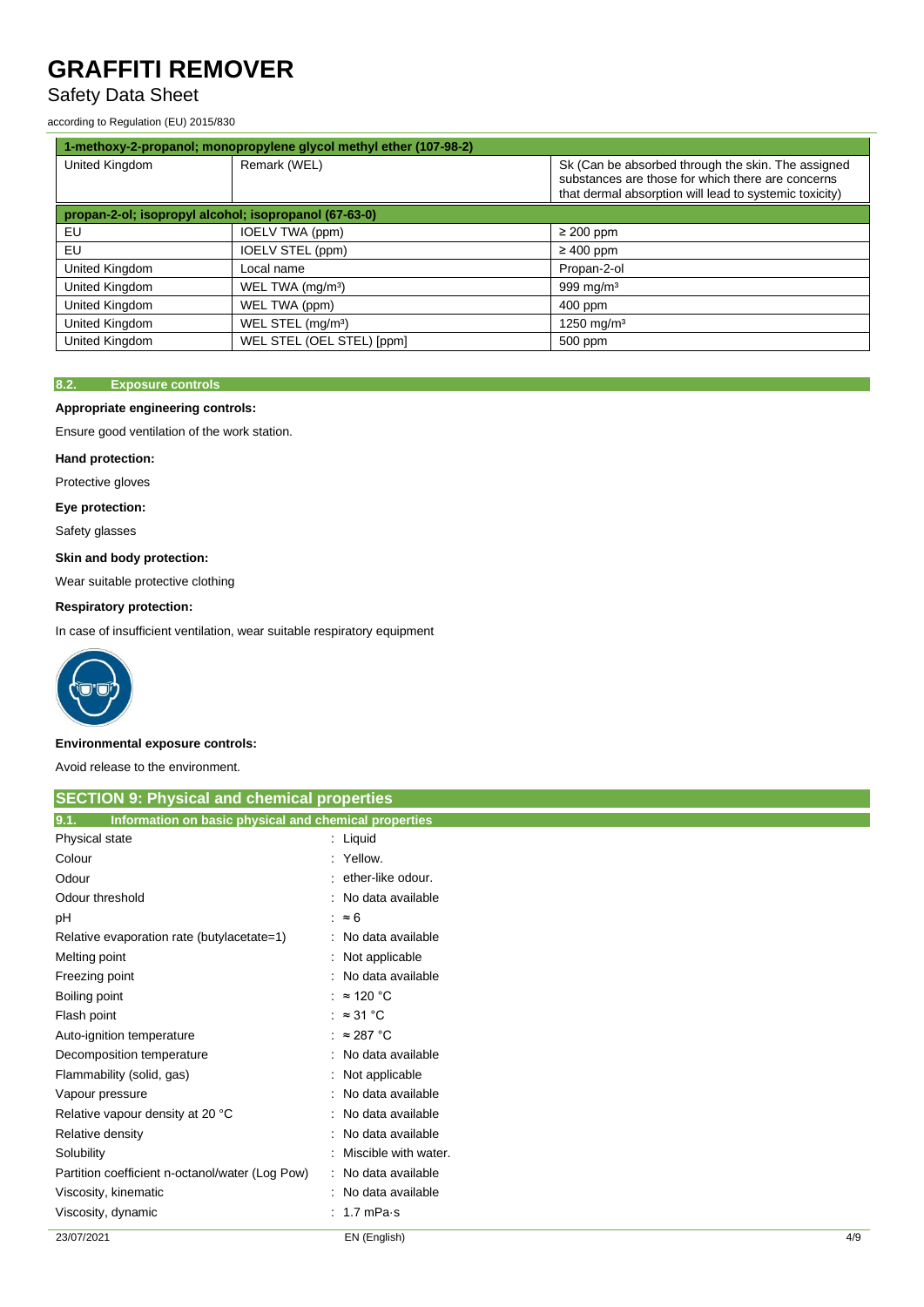## Safety Data Sheet

| according to Regulation (EU) 2015/830                              |                                                                                                      |
|--------------------------------------------------------------------|------------------------------------------------------------------------------------------------------|
| <b>Explosive properties</b>                                        | : No data available                                                                                  |
| Oxidising properties                                               | Oxidising solids Not applicable.                                                                     |
| <b>Explosive limits</b>                                            | No data available                                                                                    |
| 9.2.<br><b>Other information</b>                                   |                                                                                                      |
| No additional information available                                |                                                                                                      |
| <b>SECTION 10: Stability and reactivity</b>                        |                                                                                                      |
| <b>Reactivity</b><br>10.1.                                         |                                                                                                      |
| Flammable liquid and vapour.                                       |                                                                                                      |
| <b>Chemical stability</b><br>10.2.                                 |                                                                                                      |
| Stable under normal conditions.                                    |                                                                                                      |
| <b>Possibility of hazardous reactions</b><br>10.3.                 |                                                                                                      |
| No dangerous reactions known under normal conditions of use.       |                                                                                                      |
| <b>Conditions to avoid</b><br>10.4.                                |                                                                                                      |
|                                                                    | Avoid contact with hot surfaces. Heat. No flames, no sparks. Eliminate all sources of ignition.      |
| 10.5.<br>Incompatible materials                                    |                                                                                                      |
| No additional information available                                |                                                                                                      |
| 10.6.<br><b>Hazardous decomposition products</b>                   |                                                                                                      |
|                                                                    | Under normal conditions of storage and use, hazardous decomposition products should not be produced. |
|                                                                    |                                                                                                      |
| <b>SECTION 11: Toxicological information</b>                       |                                                                                                      |
| 11.1. Information on toxicological effects                         |                                                                                                      |
| Acute toxicity                                                     | : Not classified                                                                                     |
| 1-methoxy-2-propanol; monopropylene glycol methyl ether (107-98-2) |                                                                                                      |
| LD50 oral                                                          | 3739 mg/kg bodyweight                                                                                |
| LD50 dermal                                                        | > 2000 mg/kg bodyweight                                                                              |
| LC50 Inhalation - Rat (Dust/Mist)                                  | > 26315 mg/l/4h                                                                                      |
| propan-2-ol; isopropyl alcohol; isopropanol (67-63-0)              |                                                                                                      |
| LD50 oral rat                                                      | 5840 mg/kg                                                                                           |
| LD50 oral                                                          | 4396 mg/kg bodyweight                                                                                |
| LD50 dermal rat                                                    | 13900 mg/kg                                                                                          |
| LD50 dermal rabbit                                                 | 12870 mg/kg                                                                                          |
| LD50 dermal                                                        | 12800 mg/kg bodyweight                                                                               |
| LC50 Inhalation - Rat (Dust/Mist)                                  | 46600 mg/l/4h                                                                                        |
| LC50 Inhalation - Rat (Vapours)                                    | 72.6 mg/l/4h                                                                                         |
| Skin corrosion/irritation                                          | : Not classified                                                                                     |
|                                                                    | $pH: \approx 6$                                                                                      |

| STOT-repeated exposure                                             | Not classified                                     |
|--------------------------------------------------------------------|----------------------------------------------------|
| Aspiration hazard                                                  | : Not classified                                   |
|                                                                    |                                                    |
| <b>SECTION 12: Ecological information</b>                          |                                                    |
| 12.1.<br><b>Toxicity</b>                                           |                                                    |
| Ecology - general                                                  | Harmful to aquatic life with long lasting effects. |
| 1-methoxy-2-propanol; monopropylene glycol methyl ether (107-98-2) |                                                    |
| LC50 fish 1                                                        | $>4600$ mg/l                                       |
| EC50 other aquatic organisms 1                                     | 23300 mg/l EC50 waterflea (48 h)                   |
| EC50 other aquatic organisms 2                                     | > 500 mg/l IC50 algea (72 h) mg/l                  |
|                                                                    |                                                    |

pH: ≈ 6

Serious eye damage/irritation : Causes serious eye irritation.

STOT-single exposure **in the state of the state of the STOT-single exposure**  $\cdot$  May cause drowsiness or dizziness.

Respiratory or skin sensitisation : Not classified Germ cell mutagenicity **in the case of the control of the control of the control of the control of the control of the control of the control of the control of the control of the control of the control of the control of the** Carcinogenicity **Carcinogenicity** : Not classified Reproductive toxicity **in the case of the CR**eproductive toxicity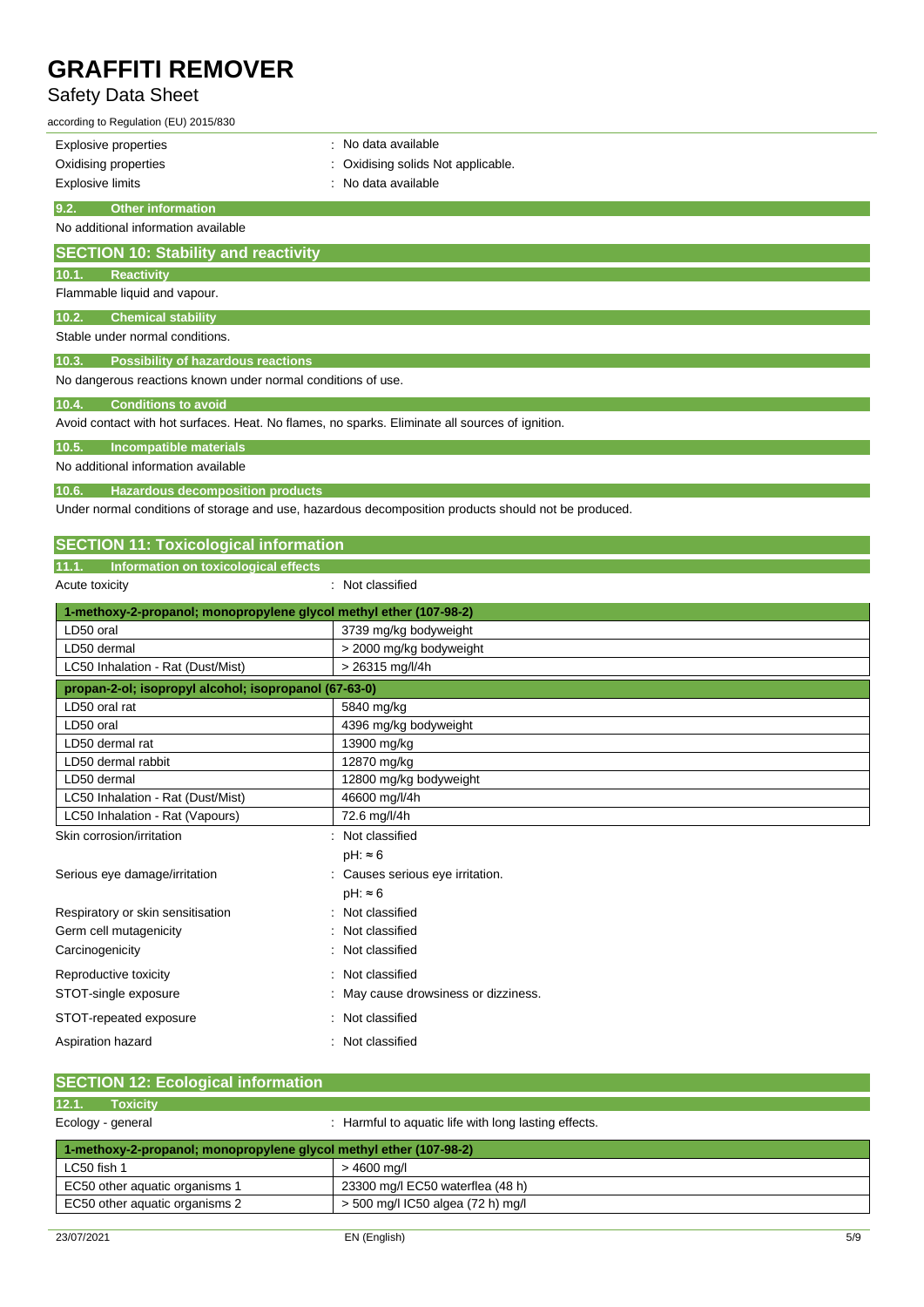## Safety Data Sheet

according to Regulation (EU) 2015/830

| propan-2-ol; isopropyl alcohol; isopropanol (67-63-0) |                                                                                             |  |
|-------------------------------------------------------|---------------------------------------------------------------------------------------------|--|
| LC50 fish 1                                           | 9640 mg/l                                                                                   |  |
| LC50 fish 2                                           | 11130 mg/l                                                                                  |  |
| EC50 other aquatic organisms 1                        | 13299 mg/l EC50 waterflea (48 h)                                                            |  |
| EC50 other aquatic organisms 2                        | > 1000 mg/l IC50 algea (72 h) mg/l                                                          |  |
| 12.2.<br><b>Persistence and degradability</b>         |                                                                                             |  |
| No additional information available                   |                                                                                             |  |
| <b>Bioaccumulative potential</b><br>12.3.             |                                                                                             |  |
| propan-2-ol; isopropyl alcohol; isopropanol (67-63-0) |                                                                                             |  |
| Partition coefficient n-octanol/water (Log Pow)       | 0.05                                                                                        |  |
| <b>Mobility in soil</b><br>12.4.                      |                                                                                             |  |
| No additional information available                   |                                                                                             |  |
| <b>Results of PBT and vPvB assessment</b><br>12.5.    |                                                                                             |  |
| No additional information available                   |                                                                                             |  |
|                                                       |                                                                                             |  |
| <b>Other adverse effects</b><br>12.6.                 |                                                                                             |  |
| No additional information available                   |                                                                                             |  |
| <b>SECTION 13: Disposal considerations</b>            |                                                                                             |  |
| <b>Waste treatment methods</b><br>13.1.               |                                                                                             |  |
| Waste treatment methods                               | Dispose of contents/container in accordance with licensed collector's sorting instructions. |  |
| Additional information                                | Flammable vapours may accumulate in the container.                                          |  |
| <b>SECTION 14: Transport information</b>              |                                                                                             |  |
| In accordance with ADR / RID / IMDG / IATA / ADN      |                                                                                             |  |
|                                                       |                                                                                             |  |
| UN number<br>14.1.                                    |                                                                                             |  |
| UN-No. (ADR)                                          | 3092<br>3092                                                                                |  |
| UN-No. (IMDG)<br>UN-No. (IATA)                        | 3092                                                                                        |  |
| UN-No. (ADN)                                          | 3092                                                                                        |  |
| UN-No. (RID)                                          | 3092                                                                                        |  |
| 14.2.<br><b>UN proper shipping name</b>               |                                                                                             |  |
| Proper Shipping Name (ADR)                            | : 1-METHOXY-2-PROPANOL                                                                      |  |
| Proper Shipping Name (IMDG)                           | 1-METHOXY-2-PROPANOL                                                                        |  |
| Proper Shipping Name (IATA)                           | : 1-Methoxy-2-propanol                                                                      |  |
| Proper Shipping Name (ADN)                            | 1-METHOXY-2-PROPANOL                                                                        |  |
| Proper Shipping Name (RID)                            | : 1-METHOXY-2-PROPANOL                                                                      |  |
| Transport document description (ADR)                  | : UN 3092 1-METHOXY-2-PROPANOL, 3, III, (D/E)                                               |  |
| Transport document description (IMDG)                 | : UN 3092 1-METHOXY-2-PROPANOL, 3, III (29°C c.c.)                                          |  |
| Transport document description (IATA)                 | : UN 3092 1-Methoxy-2-propanol, 3, III                                                      |  |
| Transport document description (ADN)                  | : UN 3092 1-METHOXY-2-PROPANOL, 3, III                                                      |  |
| Transport document description (RID)                  | : UN 3092 1-METHOXY-2-PROPANOL, 3, III                                                      |  |
| 14.3.<br><b>Transport hazard class(es)</b>            |                                                                                             |  |
| <b>ADR</b>                                            |                                                                                             |  |
| Transport hazard class(es) (ADR)                      | $\therefore$ 3                                                                              |  |
| Danger labels (ADR)                                   | : 3                                                                                         |  |
|                                                       |                                                                                             |  |
|                                                       |                                                                                             |  |
|                                                       |                                                                                             |  |
|                                                       |                                                                                             |  |
|                                                       |                                                                                             |  |
| <b>IMDG</b>                                           |                                                                                             |  |
| Transport hazard class(es) (IMDG)                     | $\therefore$ 3                                                                              |  |
|                                                       |                                                                                             |  |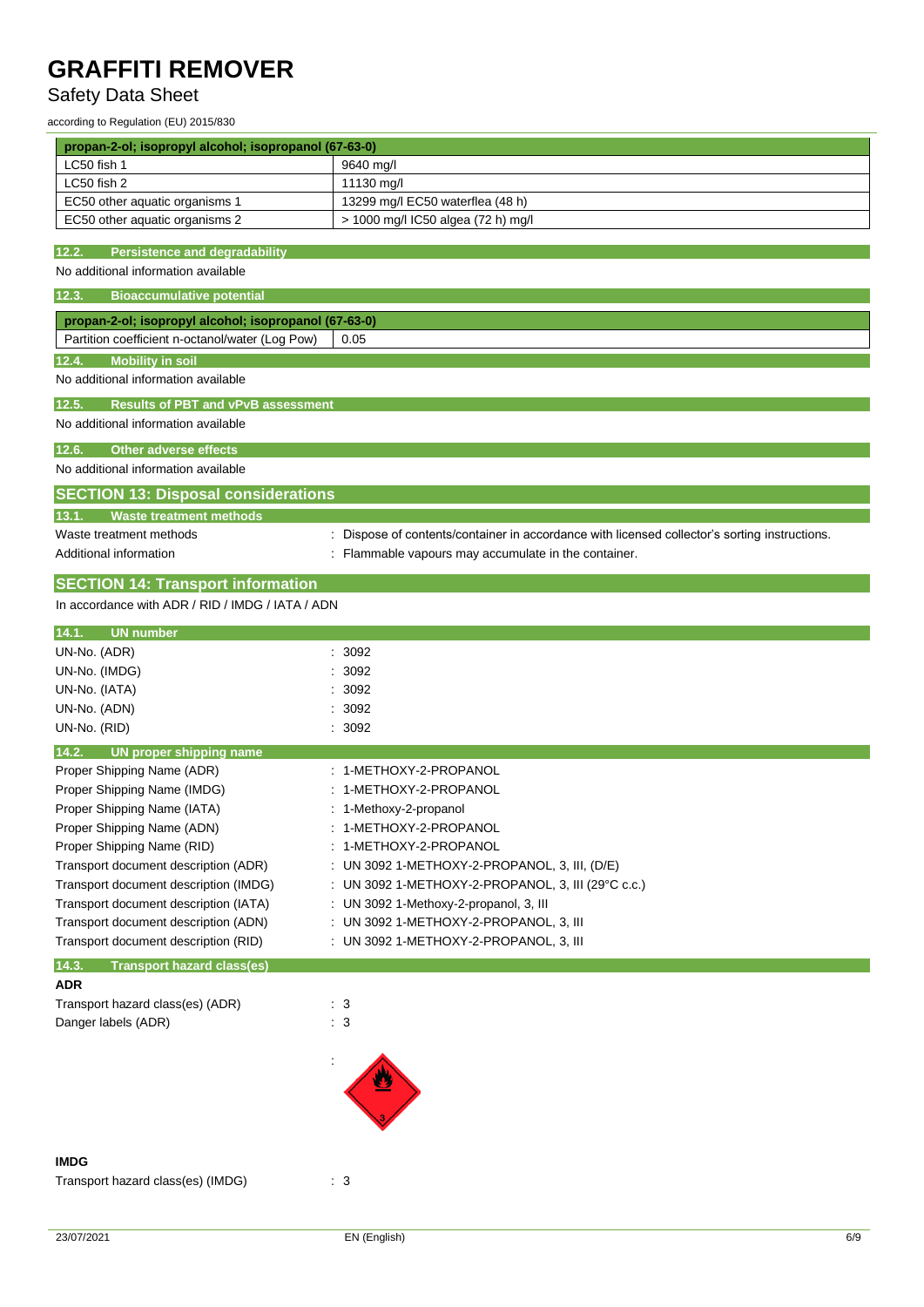## Safety Data Sheet

| according to Regulation (EU) 2015/830                                           |                                          |
|---------------------------------------------------------------------------------|------------------------------------------|
| Danger labels (IMDG)                                                            | : 3                                      |
|                                                                                 |                                          |
|                                                                                 |                                          |
|                                                                                 |                                          |
|                                                                                 |                                          |
|                                                                                 |                                          |
| <b>IATA</b>                                                                     |                                          |
| Transport hazard class(es) (IATA)                                               | $\therefore$ 3                           |
| Danger labels (IATA)                                                            | $\therefore$ 3                           |
|                                                                                 |                                          |
|                                                                                 |                                          |
|                                                                                 |                                          |
|                                                                                 |                                          |
|                                                                                 |                                          |
|                                                                                 |                                          |
| <b>ADN</b><br>Transport hazard class(es) (ADN)                                  | $\therefore$ 3                           |
| Danger labels (ADN)                                                             | : 3                                      |
|                                                                                 |                                          |
|                                                                                 |                                          |
|                                                                                 |                                          |
|                                                                                 |                                          |
|                                                                                 |                                          |
|                                                                                 |                                          |
| <b>RID</b>                                                                      |                                          |
| Transport hazard class(es) (RID)                                                | : 3                                      |
| Danger labels (RID)                                                             | : 3                                      |
|                                                                                 |                                          |
|                                                                                 |                                          |
|                                                                                 |                                          |
|                                                                                 |                                          |
|                                                                                 |                                          |
| 14.4.<br><b>Packing group</b>                                                   |                                          |
| Packing group (ADR)                                                             | $\div$ III                               |
| Packing group (IMDG)<br>Packing group (IATA)                                    | $: \mathsf{III}$<br>$:$ $\mathbb H$      |
| Packing group (ADN)                                                             | $:$ $\mathbb H$                          |
| Packing group (RID)                                                             | $\div$ III                               |
| 14.5.<br><b>Environmental hazards</b>                                           |                                          |
| Dangerous for the environment                                                   | $:$ No                                   |
| Marine pollutant                                                                | $\therefore$ No                          |
| Other information                                                               | : No supplementary information available |
|                                                                                 |                                          |
| 14.6.<br><b>Special precautions for user</b>                                    |                                          |
| - Overland transport                                                            |                                          |
| Classification code (ADR)                                                       | : F1                                     |
| Limited quantities (ADR)                                                        | : 51                                     |
| Excepted quantities (ADR)                                                       | $\therefore$ E1                          |
| Packing instructions (ADR)                                                      | : P001, IBC03, LP01, R001                |
| Mixed packing provisions (ADR)<br>Portable tank and bulk container instructions | : MP19                                   |
|                                                                                 | : T2                                     |

provisions (ADR)

Portable tank and bulk container special

(ADR)

: TP1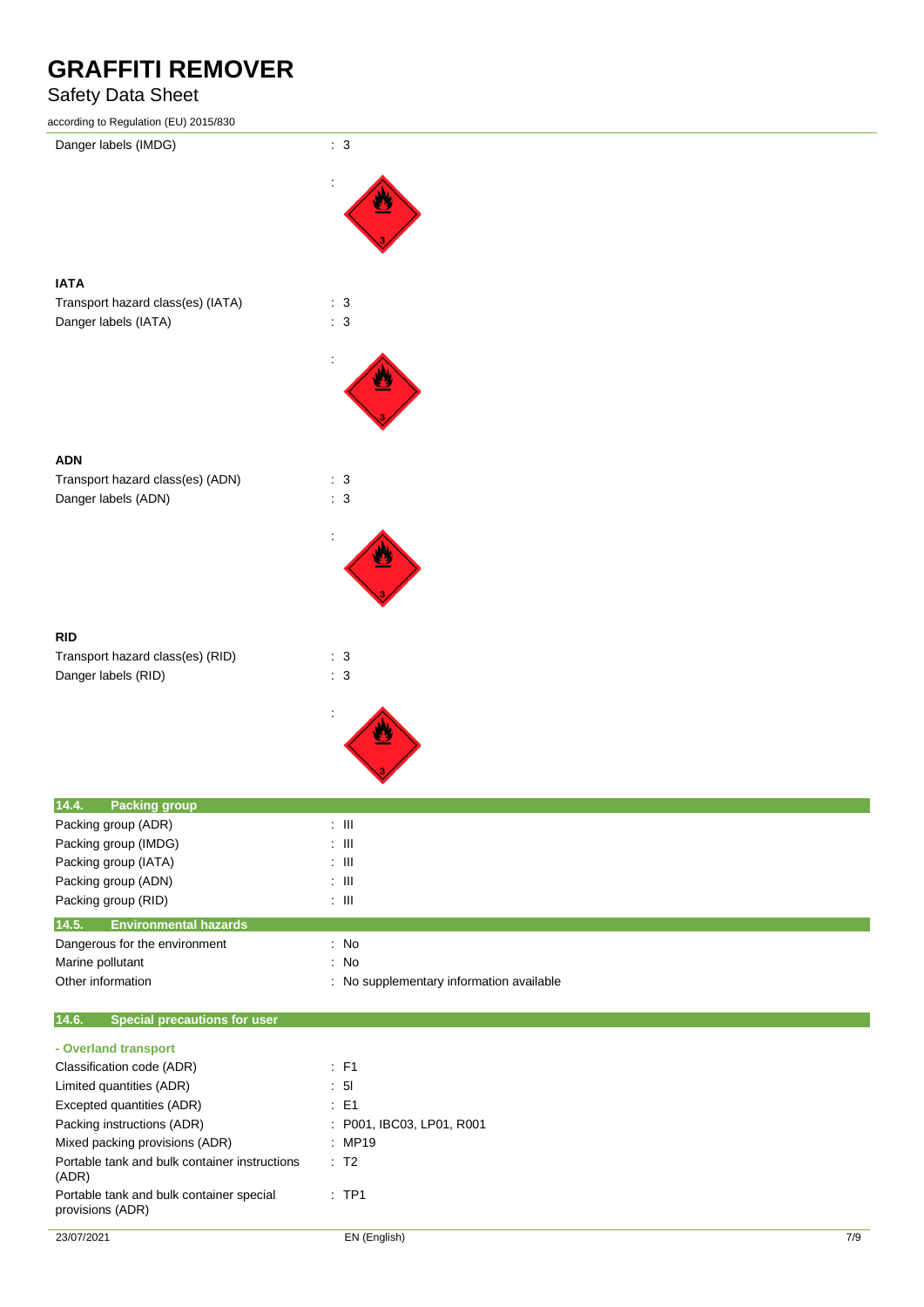## Safety Data Sheet

| according to Regulation (EU) 2015/830                        |                                             |
|--------------------------------------------------------------|---------------------------------------------|
| Tank code (ADR)                                              | : LGBF                                      |
| Vehicle for tank carriage                                    | $:$ FL                                      |
| Transport category (ADR)                                     | : 3                                         |
| Special provisions for carriage - Packages                   | : V12                                       |
| (ADR)                                                        |                                             |
| Special provisions for carriage - Operation<br>(ADR)         | S <sub>2</sub><br>÷.                        |
| Hazard identification number (Kemler No.)                    | 30<br>÷.                                    |
| Orange plates                                                |                                             |
|                                                              |                                             |
|                                                              | $\frac{30}{3092}$                           |
| Tunnel restriction code (ADR)                                | $\therefore$ D/E                            |
| EAC code                                                     | : ∙2Y                                       |
|                                                              |                                             |
| - Transport by sea                                           |                                             |
| Limited quantities (IMDG)                                    | : 5 L                                       |
| Excepted quantities (IMDG)                                   | : E1                                        |
| Packing instructions (IMDG)                                  | : P001, LP01                                |
| IBC packing instructions (IMDG)                              | : IBC03                                     |
| Tank instructions (IMDG)                                     | T <sub>2</sub><br>÷.                        |
| Tank special provisions (IMDG)                               | TP <sub>1</sub><br>÷.                       |
| EmS-No. (Fire)                                               | $:$ F-E                                     |
| EmS-No. (Spillage)                                           | : S-D                                       |
| Stowage category (IMDG)                                      | : A                                         |
| Flash point (IMDG)                                           | ÷.<br>$29^{\circ}$ C to $35^{\circ}$ C c.c. |
|                                                              |                                             |
| - Air transport                                              |                                             |
| PCA Excepted quantities (IATA)                               | : E1                                        |
| PCA Limited quantities (IATA)                                | : Y344                                      |
| PCA limited quantity max net quantity (IATA)                 | : 10L                                       |
| PCA packing instructions (IATA)                              | 355                                         |
| PCA max net quantity (IATA)                                  | .60L                                        |
| CAO packing instructions (IATA)                              | 366                                         |
| CAO max net quantity (IATA)                                  | : 220L                                      |
| ERG code (IATA)                                              | ÷.<br>3L                                    |
|                                                              |                                             |
| - Inland waterway transport                                  |                                             |
| Classification code (ADN)                                    | : F1                                        |
| Limited quantities (ADN)                                     | : 5L                                        |
| Excepted quantities (ADN)                                    | $E = 1$                                     |
| Carriage permitted (ADN)                                     | : T                                         |
| Equipment required (ADN)                                     | $:$ PP, EX, A                               |
| Ventilation (ADN)                                            | : VE01                                      |
| Number of blue cones/lights (ADN)                            | 0<br>t.                                     |
| - Rail transport                                             |                                             |
| Classification code (RID)                                    | : F1                                        |
| Limited quantities (RID)                                     | 5L<br>÷.                                    |
| Excepted quantities (RID)                                    | : E1                                        |
| Packing instructions (RID)                                   | P001, IBC03, LP01, R001                     |
| Mixed packing provisions (RID)                               | <b>MP19</b>                                 |
| Portable tank and bulk container instructions<br>(RID)       | ÷.<br>T <sub>2</sub>                        |
| Portable tank and bulk container special<br>provisions (RID) | TP1<br>÷                                    |
| Tank codes for RID tanks (RID)                               | LGBF                                        |
| Transport category (RID)                                     | 3                                           |
| Special provisions for carriage - Packages                   | : W12                                       |
| (RID)                                                        |                                             |